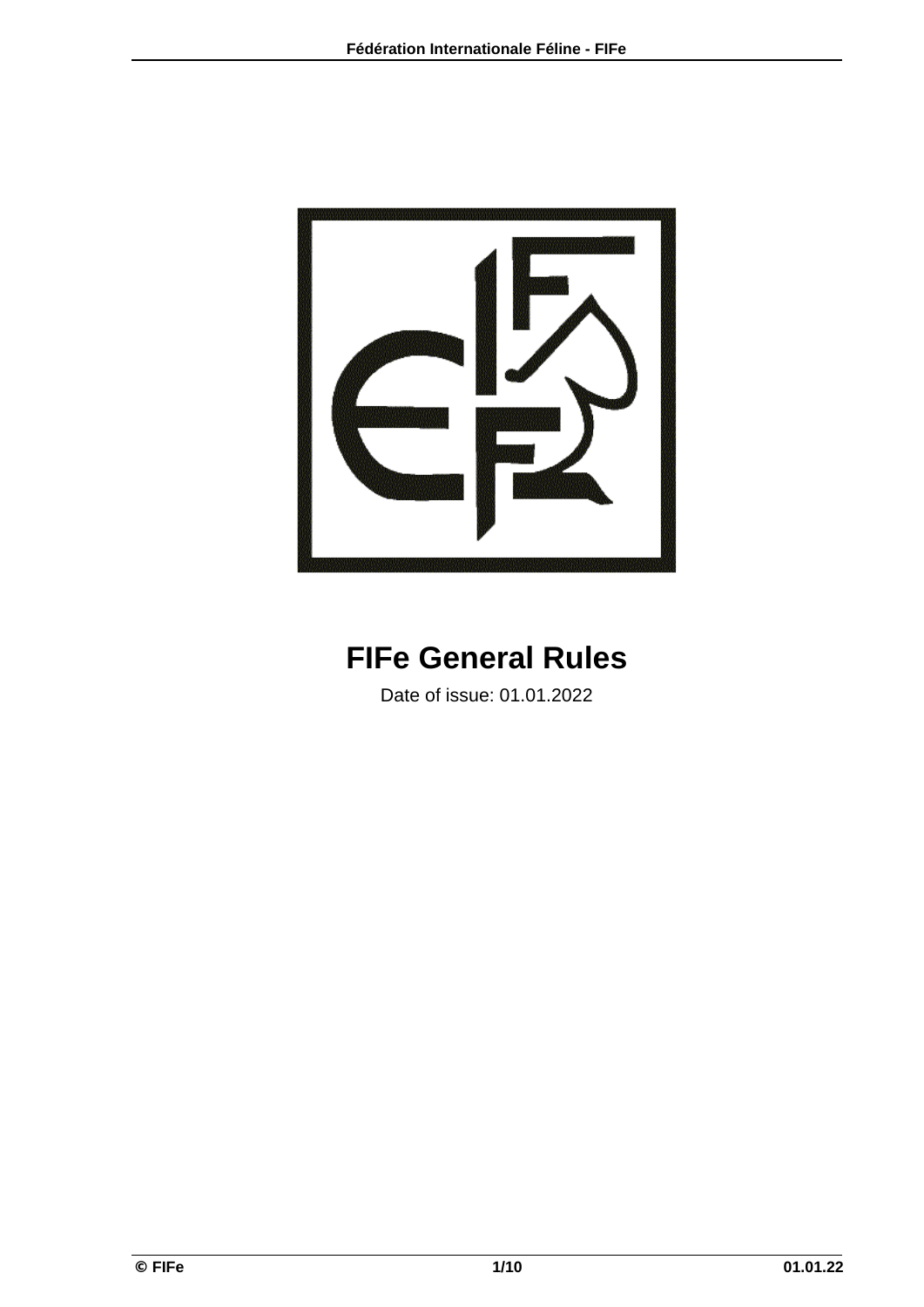### **STATUS OF CHANGES**

*For previous changes to the rules than those listed below, please refer to the separate document "FIFe Statutes & Rules – History of Changes".*

| $\S$                    | <b>Status</b> | <b>Remarks</b>   |  |  |  |  |
|-------------------------|---------------|------------------|--|--|--|--|
| <b>Edition 01.01.22</b> |               |                  |  |  |  |  |
|                         |               | No modifications |  |  |  |  |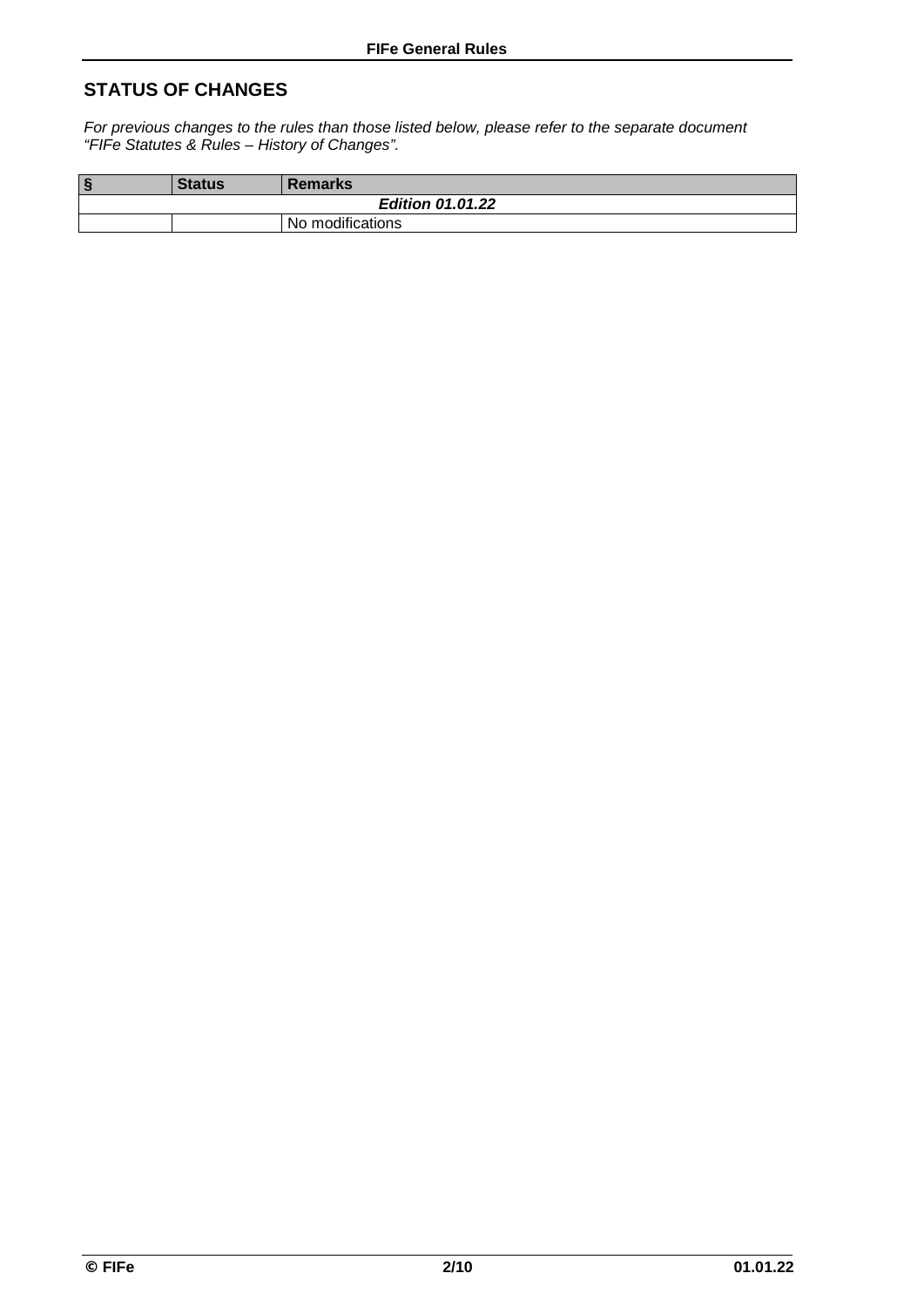### **TABLE OF CONTENTS**

| 1              |  |  |  |  |
|----------------|--|--|--|--|
| $\mathbf{2}$   |  |  |  |  |
| 3              |  |  |  |  |
| 4              |  |  |  |  |
| 5              |  |  |  |  |
| 6              |  |  |  |  |
| $\overline{7}$ |  |  |  |  |
| 8              |  |  |  |  |
| 9              |  |  |  |  |
| 10             |  |  |  |  |
| 11             |  |  |  |  |
| 12             |  |  |  |  |
| 13             |  |  |  |  |
|                |  |  |  |  |
|                |  |  |  |  |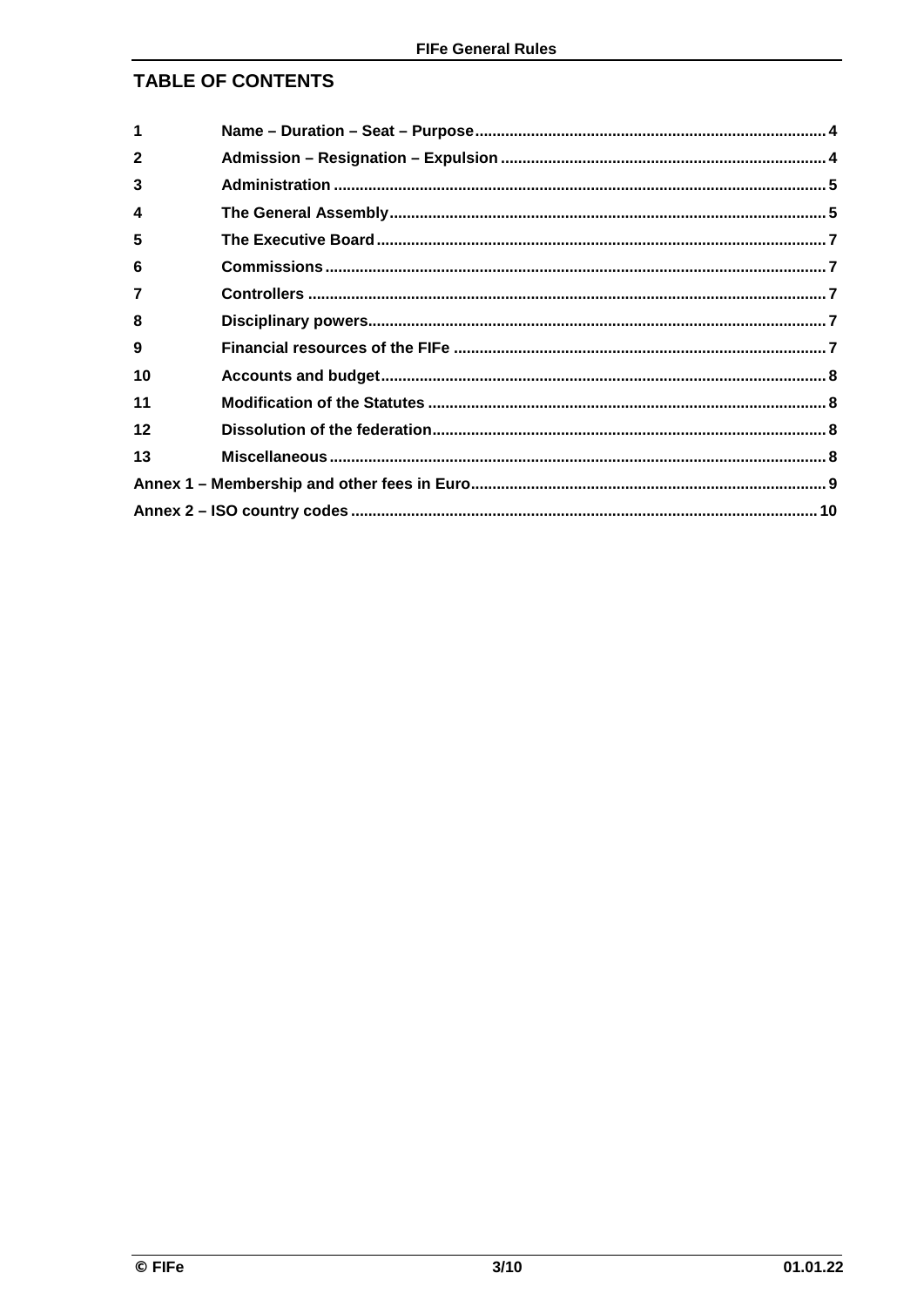### **1 Name – Duration – Seat – Purpose**

### **1.1**

The name of FIFe (logo) must appear on catalogues, pedigrees and certificates.

### **2 Admission – Resignation – Expulsion**

### **2.1**

When accepting new FIFe Members, it is required that the valid statutes of such probational Members shall contain the phrase:

"It is not allowed to sell or to hand over cats, which are registered in FIFe to pet shops or similar organisations nor for any experimental research or testing. It is also not allowed for members of FIFe Members to offer or trade cats or services, such as

stud service, by auction or similar actions, be it on electronic or real events."

### **2.2**

FIFe Members, which do not have the phrase

"It is not allowed to sell or to hand over cats, which are registered in FIFe to pet shops or similar organisations nor for any experimental research or testing.

It is also not allowed for members of FIFe Members to offer or trade cats or services, such as stud service, by auction or similar actions, be it on electronic or real events."

in their valid by-laws, shall be called upon to include this phrase in their statutes in accordance with their national laws.

#### **2.3**

An application for full membership can be requested after a maximum period of three years after the status of Patronage Member was granted. In addition to the conditions already required, the following requirements must have been complied with during the period of patronage.

The Patronage Member must have:

- a) maintained a correct register of various breeds;
- b) organised at least one international show annually, which was supervised by the FIFe and run according to its rules;
- c) a sound financial basis; the FIFe Board shall check the financial books prior to the application.
- d) the willingness to co-operate with or to include clubs with the same objectives.

### **2.4**

A Member, wishing to officiate as a Mentor, should have been a Member of FIFe in good standing for at least ten (10) years.

The responsibilities and rights of the Mentor towards a Patronage Member shall be as follows:

- a) The Mentor shall ensure that at all shows put on by the Patronage Member, at least one judge who is either a member of the Board or the FIFe Judges & Standards or Show Commission shall officiate and that that judge should have the right to check all relevant paperwork, if necessary by going to the place earlier than usual. This judge must then submit a detailed report on the show and any recommendations in this respect: the report will be sent to the Show Commission, the Mentor and to the FIFe Board.
- b) The Mentor oversees the activities of the Patronage Member and shall intervene and advise where and when necessary.
- c) If it is necessary for the Mentor to visit the country of the Patronage Member in to give advice, the responsibility for the costs of this visit shall be clarified in advance.
- d) The Mentor shall provide a written report on the Patronage Member to the General Assembly each year. This report shall be submitted 60 days before the event to the General Secretary and shall be sent to all Members together with the Agenda.
- e) The Mentor must be willing to assist a Patronage Member to put on a seminar for all of its members.
- f) The Mentor has the right to withdraw its Mentorship if it is not satisfied with the development of the Patronage Member. The Mentor must announce this at the General Assembly and give the reasons for this withdrawal.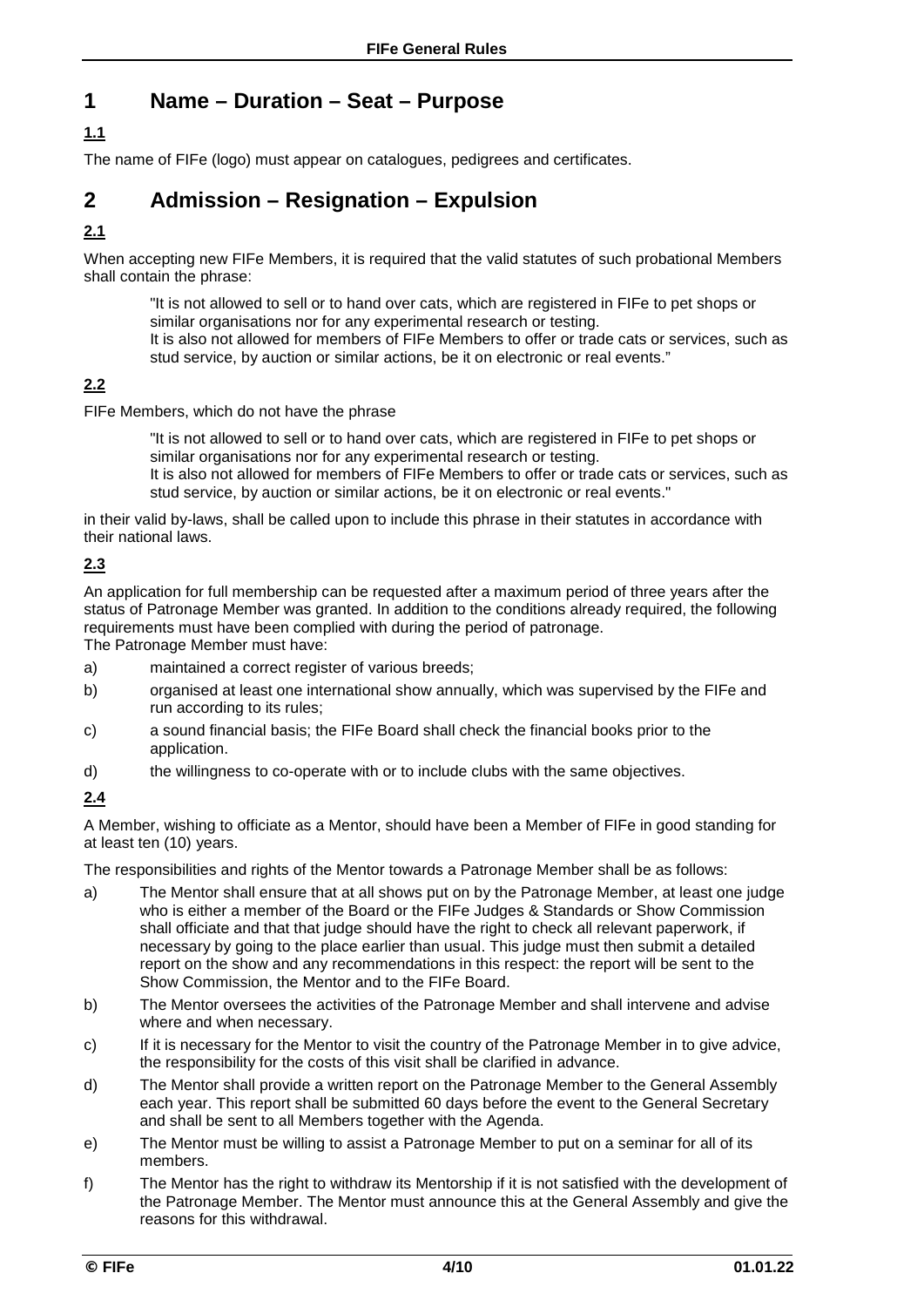g) The Mentor shall ensure that the register of various breeds (the Pedigree Book) is kept according to the FIFe Breeding & Registration Rules. If necessary, the Mentor can call upon the assistance of the FIFe Breeding & Registration Commission to perform a necessary inspection and to advise the Patronage Member. Responsibility for the costs of this visit shall be clarified in advance.

### **2.5**

A Member of the FIFe may accept as members, individuals from other countries (no matter if there is a FIFe Member in that country or not):

- a) The new FIFe Member must always contact the current FIFe Member to get confirmation about non-membership status or membership status.
- b) In both cases the current FIFe Member must confirm, within one month from the request, that the applicant has no administrative or disciplinary issues pending.
- c) The new FIFe Member will inform the current FIFe Member and the FIFe Board if the application is accepted or not.
- d) Any existing sanctions on the individual member by the current FIFe Member must be respected by the new FIFe Member. In case the new FIFe Member does not agree then he may send this application to the FIFe Board for consideration.

### **2.6**

When Member's statutes are submitted, such documents must be originals or certified copies.

### **2.7**

Members of the FIFe must submit statistics showing the number of cats bred and registered, respectively, imported and registered in the Member's Pedigree Book divided by breeds. These statistics reflecting the previous year, must be sent to the General Secretary by the end of January.

The Breeding and Registration Commission shall forward a report to the General Assembly regarding cats and breeds bred within FIFe and its Members based on the statistics received.

### **3 Administration**

### **3.1**

The FIFe President and the chairpersons of the FIFe commissions must convene their members at least 14 days prior to each meeting.

### **3.2**

All official documents, i.e. the complete standards and all rules, the EMS list of colour varieties and breeds, the list of addresses of FIFe Members judges and commission members, the complete repertory of all judge's examinations questions, etc. shall be provided on electronic media by the FIFe, or its authorized commissions, working groups or persons, in all three FIFe languages, to each FIFe Member on request and free of charge.

### **3.3**

- a) All written letters including faxes and e-mails and/or Minutes, from the Board of FIFe may be in English.
- b) Communications to the FIFe Board may be in any one of the three official languages.
- c) The rules pertaining to language for examinations and judges' reports remain unchanged.
- d) The General Assembly shall be held in the three official languages and shall be served by simultaneous translators. Proposals to the General Assembly shall be submitted in the three official languages.
- e) Breed standards shall be issued in the three official languages.

### **4 The General Assembly**

### **4.1**

At the General Assembly, the FIFe Board members may express their opinions on all proposals of the FIFe Members.

### **4.2**

The minutes of the General Assembly must be sent to the Members within 4 months of the General Assembly and must also state where each decision has been placed in the statutes or in the rules.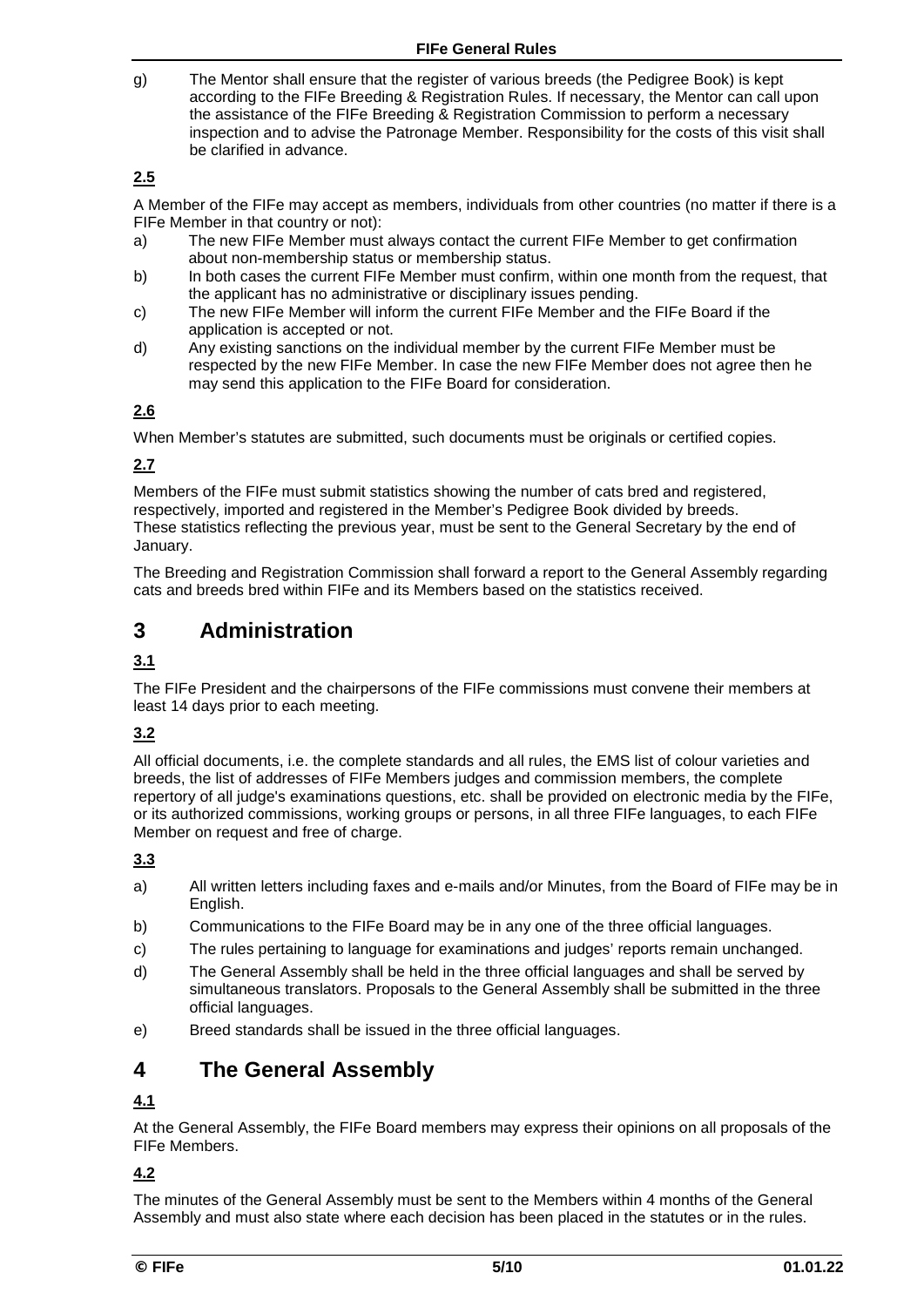The minutes of the annual FIFe General Assembly must contain all proposals that have been submitted with the agreed wording irrespective of whether the proposal was accepted or rejected. There will be no discussion about the proposals unless this is expressly requested by the party that submitted the motion.

The Minutes of the General Assembly will be issued in French, German and English. This rule is effective from 28.05.2004.

### **4.3**

The Controllers of the Minutes for the General Assembly must complete their check and advise the General Secretary within three weeks of receiving the Minutes.

### **4.4**

The amendments made by commissions to the rules, standards and other official documents, must have been received by the General Secretary's within 4 weeks after the General Assembly.

### **4.5**

The expense for the hire of a meeting room or rooms for the General Assembly, as well as the expense for the simultaneous translators shall be borne by the FIFe. The organisation of the General Assembly is the responsibility of the FIFe.

### **4.6**

Each Member may submit a maximum of three (3) proposals per year to the General Assembly.

The Board, as well as each commission, may submit a maximum of ten (10) proposals per year to the General Assembly.

Exceptions may be granted by the Board, provided they are well motivated.

#### **4.7**

Proposals that were rejected or voted against may only be presented after 2 years have passed.

#### **4.8**

It is not allowed to change the contents of a proposal before, during or at the General Assembly. The proposal can only be reformulated if the sense remains the same, or if the translation in a language (English, French or German) is not correct.

### **4.9**

FIFe Members are convened by e-mail to attend the General Assembly and receipt of confirmation will be sent. They can send their proposals by e-mail, the receipt of which shall be acknowledged. The proposals shall be sent in an editable electronic format to the General Secretary where these will be compiled to an Agenda.

FIFe Members shall receive the Agenda in which the proposals of Members are set out by e-mail. Members wishing to receive the Agenda by regular mail must send a written request to the Secretariat which will be respected until it is formally revoked.

All items to be placed on the Agenda of the General Assembly must be addressed in writing to all Members in the 3 FIFe languages (English, French and German).

The annual reports are to be made available at the beginning of the General Assembly.

The following items shall be sent to the Members in advance:

- Proposals from the Board and the commissions
- Proposals from the Members
- Balance sheets
- Budget
- Candidates for the various positions on the Board and in the commissions
- Membership applications.

#### **4.10**

The Board has the right to correct any language mistakes or typing errors which may have occurred in proposals, accepted by the General Assembly before such proposals are included in the statutes or rules for publication. All such corrections shall be submitted to the chairperson of the relevant commission for approval before publication.

#### **4.11**

The General Assembly shall take place each year on the last Thursday and Friday in May. The Judges' Seminar shall take place on the Saturday.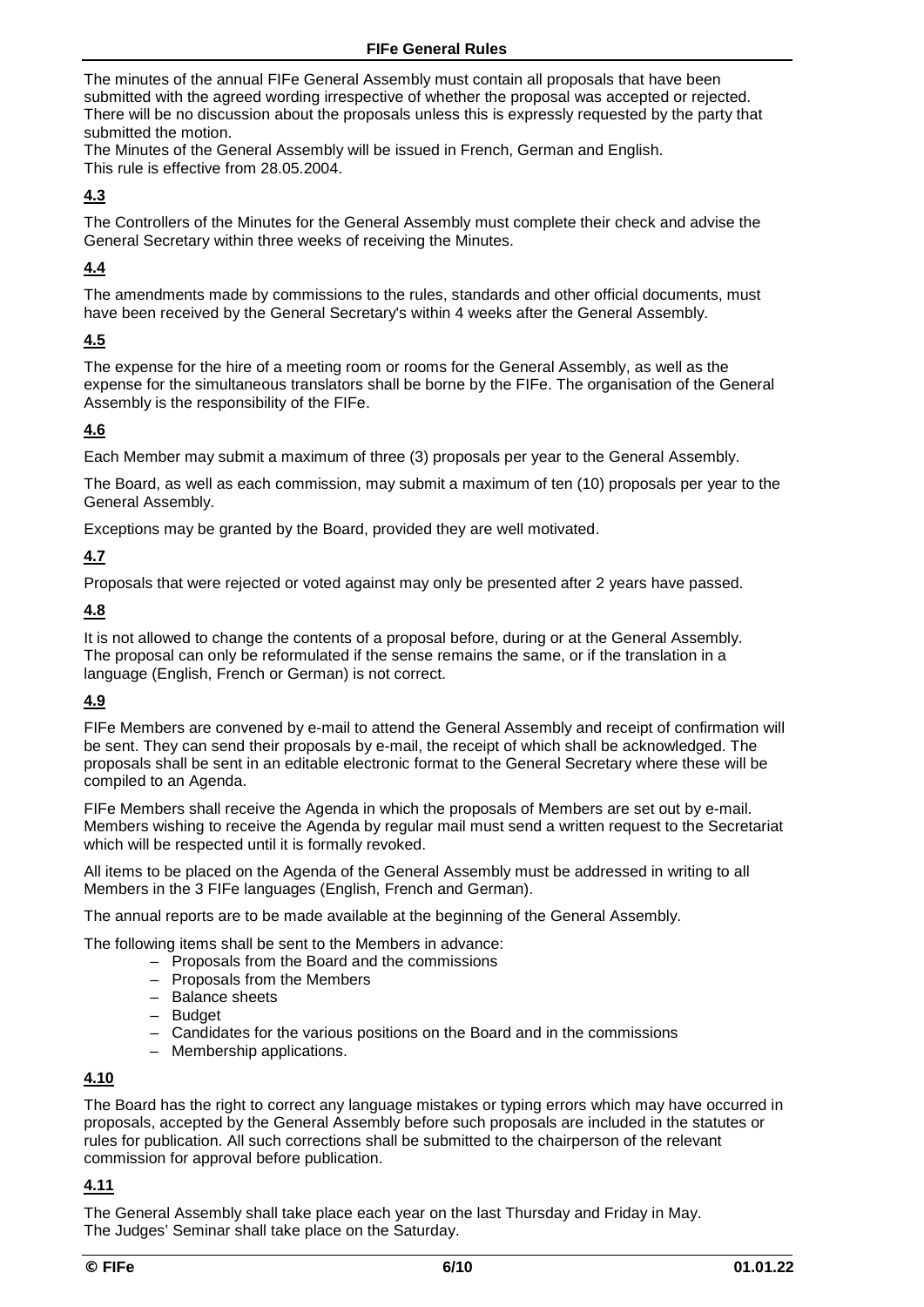### **4.12**

It is strongly recommended that all delegates or their designated representatives should attend the open meetings of the Commissions.

### **4.13**

When 30% of the current articles of an existing set of Rules, i.e. General Rules, Show Rules, Rules for Judges and Student Judges, Breeding and Registration Rules and Breed Council Rules (this listing may not be complete and can at any time be complemented or reduced) are to be changed or corrected by separate proposals of any of the commissions to any given General Assembly, it shall be obligatory, after agreement of the Board, to present a new, completely revamped set of Rules to the General Assembly for approval.

### **4.14**

Scrutineers can be chosen from all members of FIFe Members present at the General Assembly.

### **5 The Executive Board**

### **5.1**

After each meeting the FIFe Board must send the Minutes of this Meeting to the FIFe members within 60 days of that Meeting.

### **5.2**

It is a privilege of the FIFe Board to appoint Honorary Judges.

Any Member may propose a judge they consider to be worthy of this honour.

The years of service to the FIFe as a judge and in any other capacity shall be taken into account; in making a decision the Board shall consult the Judges & Standards Commission.

A judge who has been made an 'Honorary Judge' may, if he wishes, remain active and the relevant notations shall be made against his name on the official judges list.

### **6 Commissions**

#### **6.1**

The commissions shall send all final versions of their proposals as dealt with at the General Assembly by email with confirmation of receipt to the General Secretary within 60 (sixty) days following the General Assembly. All proposals (carried, rejected and withdrawn) must be sent in all three FIFe languages.

### **6.2**

The commissions shall send minutes of their meetings to the General Secretary within one month of such Meeting in at least one FIFe language.

### **6.3**

In order to be elected as members of the Judges and Standards Commission, the candidates must have been active International Judges during at least five (5) years.

### **7 Controllers**

### **8 Disciplinary powers**

#### **8.1**

In the case of a disciplinary proceeding against a FIFe Member, or a member of a FIFe Member, the Member or the person charged is to be informed immediately upon the arrival of the complaint; this shall be done in writing by registered post or by email with confirmation of receipt and, above all, in good time and with all relevant documents to allow the Member or person concerned to prepare all documentation necessary to present their own case in answer to the charge.

### **9 Financial resources of the FIFe**

### **9.1**

Invoices from the FIFe Treasurer must be paid within 60 days.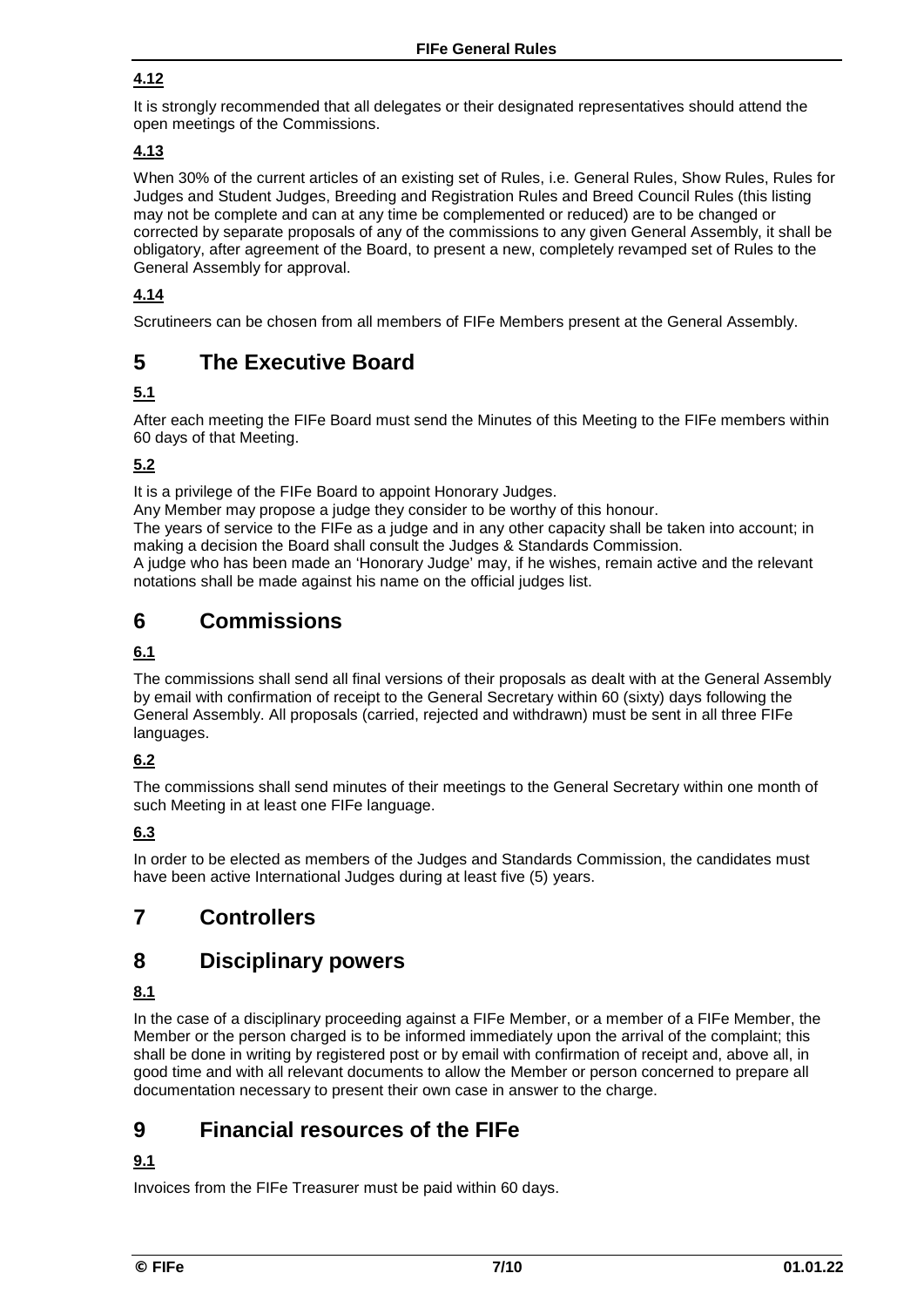### **10 Accounts and budget**

**10.1** deleted

### **11 Modification of the Statutes**

### **11.1**

All statutes and rules, amendments and additions, accepted by the FIFe General Assembly, shall come into force on the 1st of January of the following year.

### **11.2**

All changes to the rules and standards shall be written in italics and marked with a line on the side of the page.

### **11.3**

When an article in the FIFe statutes or rules is deleted, the text shall be replaced by the word "deleted" and the following articles retain their original number. New articles shall be allotted new numbers.

### **12 Dissolution of the federation**

### **13 Miscellaneous**

### **13.1**

FIFe will not recognize or accept any new breeds resulting from a mating between a domestic cat (felis catus) to a wild cat species or from a mating between a domestic cat (felis catus) to a hybrid cat (F1 – F4) out of a crossing with a wild cat species.

These breeds will not be allowed to be shown at any show or event organized by a FIFe Member.

#### **13.2**

The FIFe shall make official use in all its correspondence and all address-listings of its Members, Board- and Commission-members, Officers and Judges, of the international ISO 3166-1 alpha -2 code of country names.

A complete current list of these relevant codes can be found in Annex 2 of the General Rules.

#### **13.3**

Intellectual works, manuscripts, lectures etc., made by an elected FIFe Board or Commission member, which serve the use and ideal of FIFe, becomes property of FIFe, provided that ownership rights are not violated and nothing else is agreed in writing between the author and the Board.

#### **13.4**

Official documents, show invitations, show catalogues, judge reports, diplomas and pedigrees, carrying the FIFe logo should be printed in the Latin (Western) alphabet, in addition - if needed - to the national alphabet.

If a FIFe Member maintains its own website, the FIFe logo must be shown on the opening page and must provide a link to the FIFe website.

The right to use the abbreviation "FIFe" in email or website addresses is exclusively reserved to FIFe and the national Members of FIFe.

### **13.5**

The FIFe Board may grant other organisations the use of the FIFe EMS Master Code and is allowed to modify the EMS Master Code.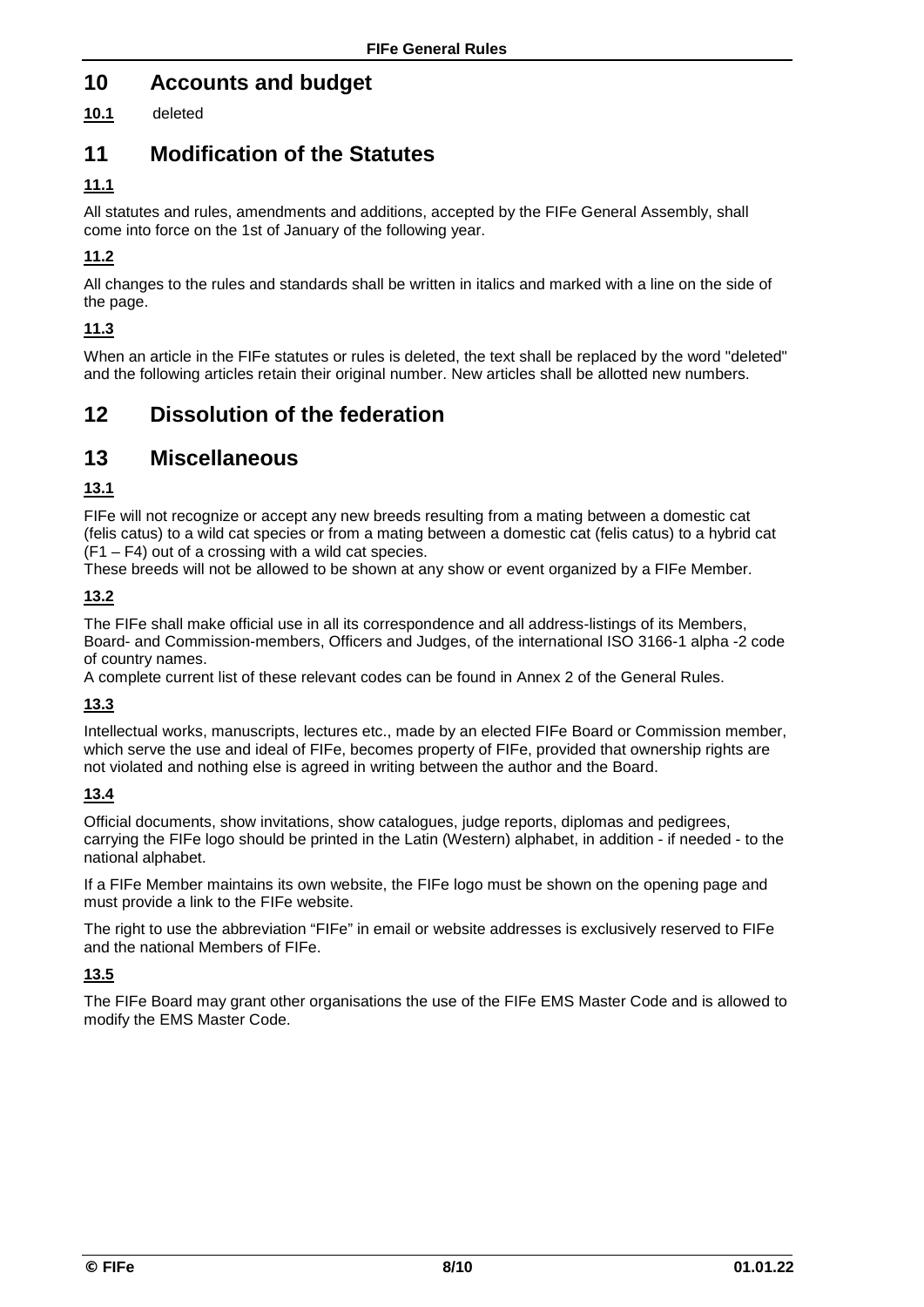## **Annex 1 – Membership and other fees in Euro**

#### **Minimum net Judges Allowance**

| Except:          |                                                                             |  |
|------------------|-----------------------------------------------------------------------------|--|
| $\sim 100$       | two-day show (separated by categories), per day the judge officiates 100.00 |  |
| $\sim$ 100 $\mu$ |                                                                             |  |

**<sup>1</sup>** shows at which cats can obtain two certificates on the same day are considered as two separate shows